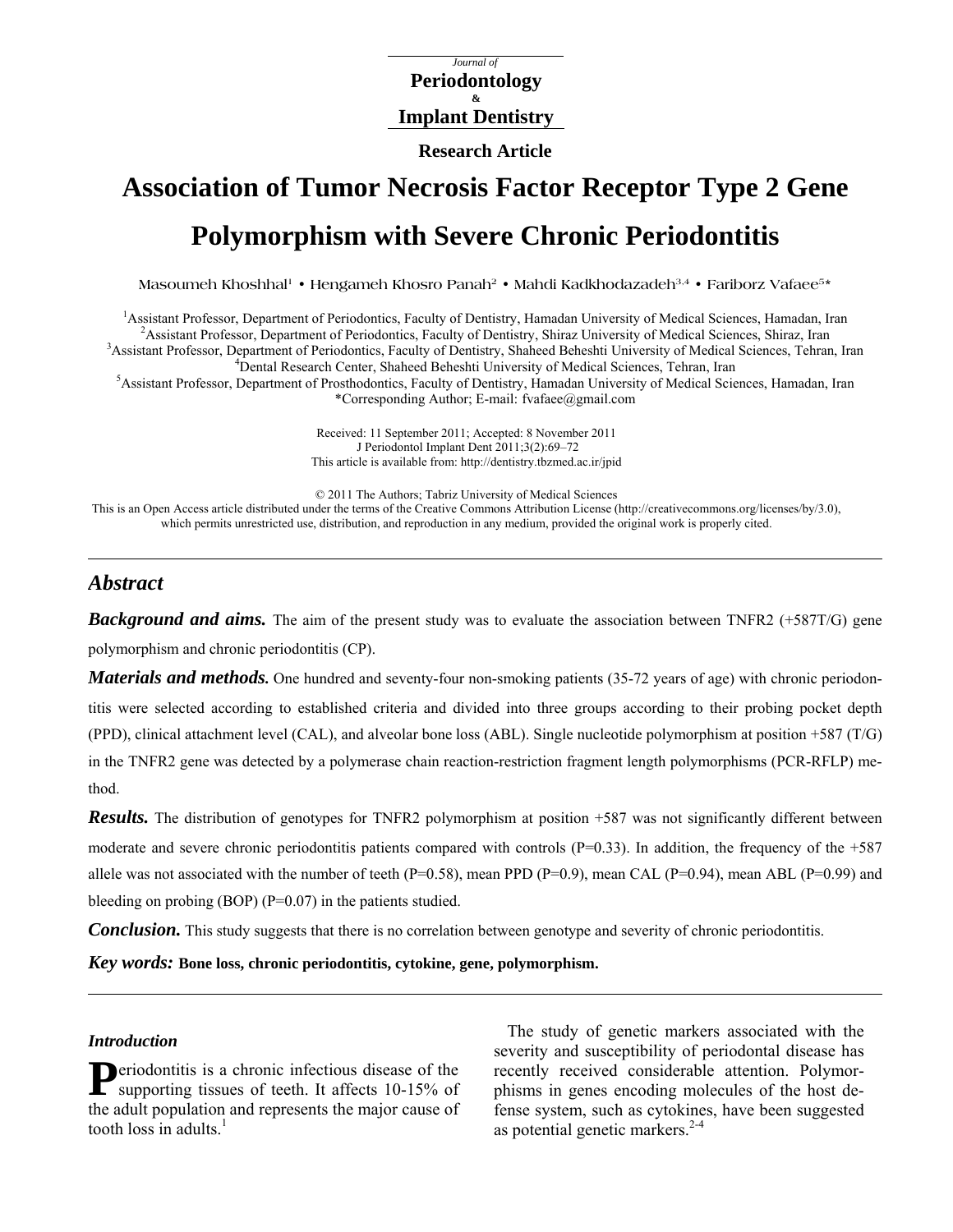#### **70 Khoshhal et al.**

Proinflammatory cytokines interlukin-1 (IL-1) and tumor necrosis factor-α (TNF-α) have been found at high levels in gingival crevicular fluid and gingival tissues from periodontitis-affected sites in humans, inducing tissue destruction and bone resorption. $5-6$ 

TNF- $\alpha$  has diverse biologic effects by binding two high-affinity cell surface receptors, TNF receptors type 1 and type 2 (TNFR1, TNFR2). TNFR1 mediates the TNF signal to cells and TNFR2 enhances this activity by binding to TNF, then passing it onto TNFR1 (ligand passing). Therefore, TNFR2 would increase the sensitivity of a cell to TNF stimulation.

The extracellular domain of TNFR2 results in the generation of soluble forms of TNFR2. This soluble TNFR2 can compete for TNF with the cell surface receptors and block the cytokine activity. Therefore, the role of TNFR2 and soluble TNFR2 is not limited to signal transduction but includes extracellular regulatory functions affecting TNF bioavailability.<sup>7</sup>

Recent studies have also shown allelic variation in cytokine genes and factors influencing the clinical outcome, susceptibility and progression of periodontal disease.<sup>2,4,8,9</sup>

Current data on cytokine gene single nucleotide polymorphisms (SNPS) in periodontitis is incomplete and sometimes inconsistent because studies have been performed on patients with different racial and ethnic backgrounds and further studies are still necessary to determine clear associations. Therefore, in this study, distributions of TNFR2 gene polymorphism in Iranian subjects with different levels of chronic periodontitis were investigated.

## *Materials and Methods*

The study population consisted of 174 untreated subjects (35-72 years of age) with different levels of chronic periodontitis in the Department of Periodontics, Shiraz Faculty of Dentistry. The participants signed consent forms before entering the study.

The exclusion criteria consisted of the following: history of or current manifestations of systemic disease, diabetes, hepatitis, pregnancy lactation, autoimmune disorders such as systemic lupus erythematosus (SLE) and rheumatoid arthritis (RA), current use of antibiotics during the past 3 months and smoking.

All the patients were evaluated clinically and radiographically during the first visit to assess the following periodontal measurements: number of teeth, probing pocket depth (PPD), clinical attachment level (CAL), supragingival plaque accumulation with Loe and Sillness index, bleeding on probing (BOP) and with simplified index and alveolar bone loss (BL).

The subjects were classified into the following:

(1) Severe chronic periodontitis (CP): subjects having more than seven interproximal sites with  $\geq 50\%$  BL and total mean BL of >34%.

(2) Moderate CP: subjects having less than three interproximal sites with  $\geq$ 50% BL and total mean BL of 16-34%.

(3) Controls: subjects having no PPDs >3 mm and no sites with BL  $>15\%$ .<sup>10</sup>

Clinical characteristics of the subjects are summarized in Table 1.

## *Blood Samples and DNA Extraction*

Peripheral venous blood was collected in sterile tubes containing EDTA solution. Genomic DNA was isolated according to Miller's salting-out procedure with Wako pure kit.

Genotype of TNFR2 gene polymorphism in 35-70 ng of DNA sample was amplified in 25 µL of the reaction mixture containing  $\times 10$  reaction buffer: 1.5 mM f  $MgCl<sub>2</sub>$ , 0.2 mM of dNTP, a pair of 0.75 µM of each primer and 1.25 UTaq f polymerase. The polymerase chain reaction (PCR) products were analyzed by a PCR.

## *Restriction Fragment Length Polymorphisms (RFLP) Method*

The primer sequences were as follows: sense 5'-ACT CTC CTA TCC TGC CTG CT-3'; antisense 5'-TTC TGG AGT TGG CTG CGT GT-3'.

|  |  |  |  | Table 1. Clinical features of chronic periodontitis |
|--|--|--|--|-----------------------------------------------------|
|--|--|--|--|-----------------------------------------------------|

| <b>Feature</b>           | Mild CP (control) | <b>Moderate CP</b> | <b>Severe CP</b> |  |
|--------------------------|-------------------|--------------------|------------------|--|
| Age                      | $42.4 \pm 7.3$    | $45.1 \pm 7.8$     | $46.6 \pm 9.2$   |  |
| Male/female              | 12/58             | 24/51              | 13/29            |  |
| Number of teeth          | $26.4 \pm 4.1$    | $26.6 \pm 3.3$     | $22.4\pm 6.4$    |  |
| $PPD$ (mm)               | $2.52 \pm 0.7$    | $3.20 \pm 0.7$     | $4.09 \pm 0.9$   |  |
| CAL (mm)                 | $2.80 \pm 0.7$    | $3.63 \pm 0.8$     | $5.07 \pm 1.0$   |  |
| BL(%)                    | $11.29 \pm 3.9$   | $25.13\pm4.4$      | $43.55 \pm 7.9$  |  |
| Site with plaque $(\% )$ | $65.3 \pm 26.4$   | $79.3 \pm 23.5$    | $86.02 \pm 20.0$ |  |
| Site with BOP $(\% )$    | $72.5 \pm 32.0$   | $74.9 \pm 22.7$    | $81.1 \pm 28.5$  |  |

All values except for male/female ratio are expressed as mean  $\pm$  SD (standard deviation).

CP: Chronic periodontitis; PPD: probing pocket depth; CAL: clinical attachment level; BL: bone loss; BOP: bleeding on probing.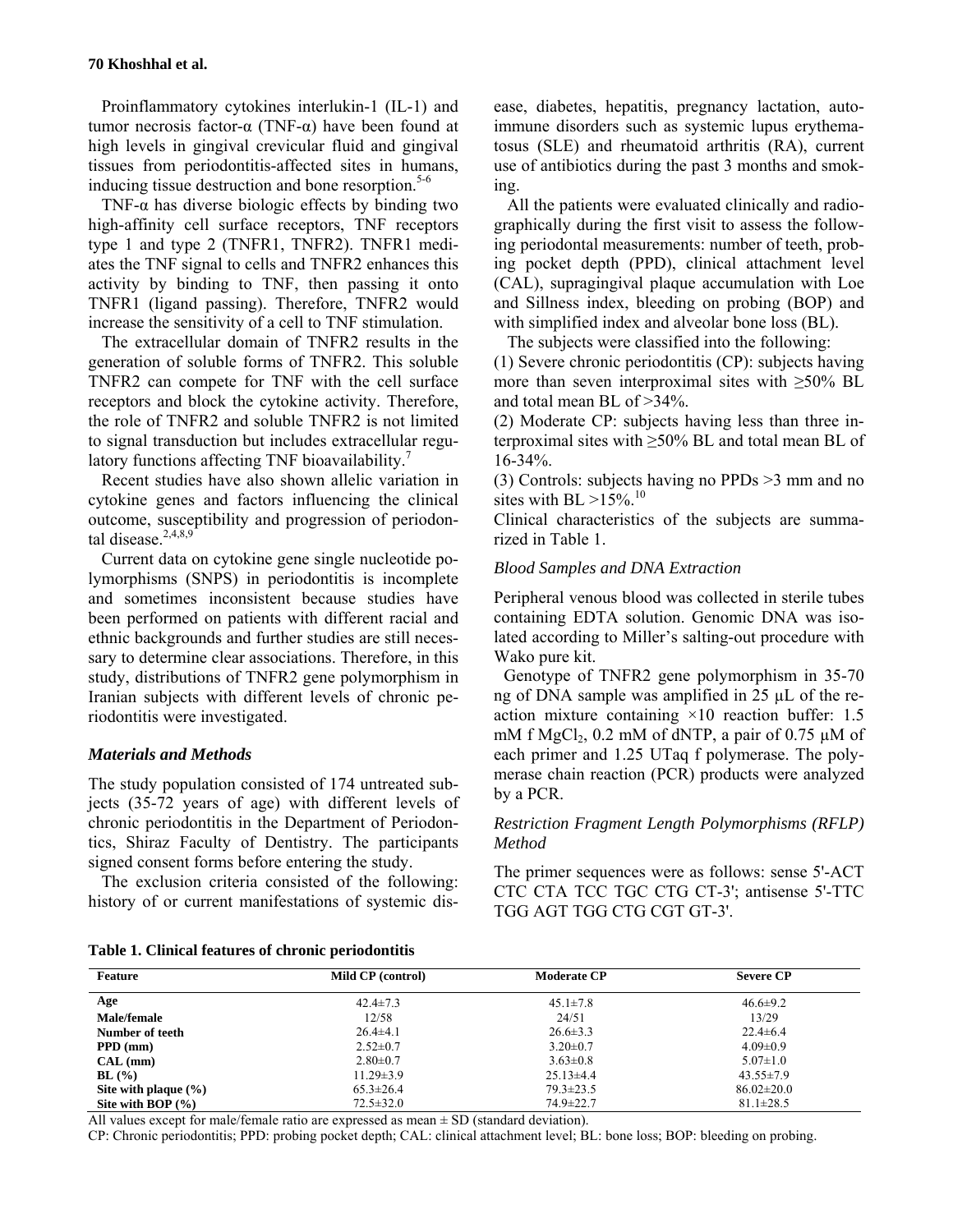The PCR conditions were: Initial denaturation for 10 min at 95ºC, followed by 35 cycles of 1-min denaturing at 95ºC, 1-min annealing at 60ºC, 1-min extension at 72ºC, and a final extension cycle at 72ºC for 5 min. The PCR products were checked by 2% agarose gel electrophoresis and then, digested with 5U of HSP92II at 37ºC overnight. The restriction fragments were determined on 3% agarose gel electrophoresis, stained with ethidium bromide.

## *Statistical Analysis*

Allelic and genotypic frequencies were obtained by direct counting. The association of allele and genotype frequencies was analyzed by chi-squared test. The association of gender with genotypes polymorphism and number of teeth with genotypes and late clinical parameters such as CAL, BL, PI and BI with genotypes were determined by sequential Mann-Whitney *U*, Kruskal-Wallis and Spearman tests. The odds ratio (OR) was calculated along with its 95% CI. Statistical significance was defined at P<0.05.

## *Results*

Allelic and genotypic frequencies were obtained by direct counting. Distribution of TNRF2 genotypes in Iranian non-smoking subjects with different levels of chronic periodontitis were evaluated as shown in Table 1. The genotype and allele frequencies are shown in Tables 2 and 3.

No statistically significant differences were detected in genotype between the three groups  $(P=0.7)$ and moderate and severe chronic periodontitis (P=0.12). In addition, the allelic distribution did not exhibit statistically significant differences between mild chronic periodontitis and the two other groups (P=0.4). No statistically significant differences were found between genotype distribution and number of remaining teeth  $(P=0.58)$ , probing depth  $(P=0.9)$ , clinical attachment level (P=0.94), bone loss  $(P=0.99)$ , plaque index  $(P=0.4)$  and bleeding index  $(P=0.07)$ .

## *Discussion*

There are several reports of increased levels of cytokines in the gingival crevicular fluid and gingival tis-

**Table 3. Allelic distribution in chronic periodontitis (CP) patients**

| Allele<br>frequency | Control       |    | Moderate<br>CР |    | <b>Severe</b><br>CР |  |         |
|---------------------|---------------|----|----------------|----|---------------------|--|---------|
|                     | $\frac{0}{0}$ |    | $\frac{0}{0}$  |    | $\frac{0}{0}$       |  | P value |
| G                   | 310           | 41 | 25             | 33 | 38.0                |  |         |
| m                   | 68 9          |    |                | 99 | 619                 |  | 0.14    |

Statistical significance at P<0.05.

sues of periodontitis patients. In particular, polymorphisms in genes encoding these cytokines have been targeted as potential genetic markers. In this study, no association was found between TNFR2 gene polymorphism and severity of chronic periodontitis in non-smoking Iranian patients (P=0.14).

However, in a study carried out by Shimada on non-smoking Japanese patients the frequency of the allele G at +587 gene was greater in severe chronic periodontitis patients compared with mild chronic periodontitis patients  $(P=0.006)$ <sup>10</sup> The frequency of the allele G at this gene area in healthy subjects was 45% in Caucasians,  $11$  33% in African-Americans,  $12$ 17% in Japanese, $10$  and 31% in Iranian subjects. The amount of this allele at +578 gene in our healthy subjects was very similar to African-Americans, lower than Caucasians but greater than the Japanese data.

In multiple risk factor syndromes such as periodontitis, a variety of genes might influence the individual's susceptibility or severity of the disease. Since TNF- $\alpha$  has been suggested to participate in the establishment of inflammatory lesions in periodontitis, TNF- $\alpha$  might be one of the important genes associated with the severity of periodontitis. SNP of TNF- $\alpha$ , -1031,-836, -857 have been suggested to be related to high TNF- $\alpha$  production and severity of periodontitis.<sup>13</sup> Although reports on the genetic polymorphisms associated with periodontal disease are increasing one can summarize that there is serious inconsistency in particular polymorphisms in different studies. Apart from racial differences, this might be attributed to many confounding factors, including clinical diagnosis, environmental variables, biologic plausibility, and logic of associated studies.

The observations made in the present study demonstrated no association of TNFR2 genotype with periodontitis in this Iranian population.

Further studies are warranted with larger sample

**Table 2. Distribution of the TNFR2 gene polymorphism in chronic periodontitis (CP) patients** 

| Genotype          | Mild CP (control) |    | <b>Moderate CP</b> |        | <b>Severe CP</b> |  |         |
|-------------------|-------------------|----|--------------------|--------|------------------|--|---------|
|                   | $\frac{0}{0}$     |    | $\frac{6}{9}$      |        | $\frac{6}{6}$    |  | P value |
| GG                | 15.0              |    | 6.06               |        | 16.6             |  |         |
| <b>GT</b>         | 34.8              | رے | 37.8               | 25     | 42.8             |  | 0.33    |
| <b>CONTRACTOR</b> | ر. . ر            |    | 56.0               | $\sim$ | 40.4             |  |         |

Statistical significance at P<0.05.